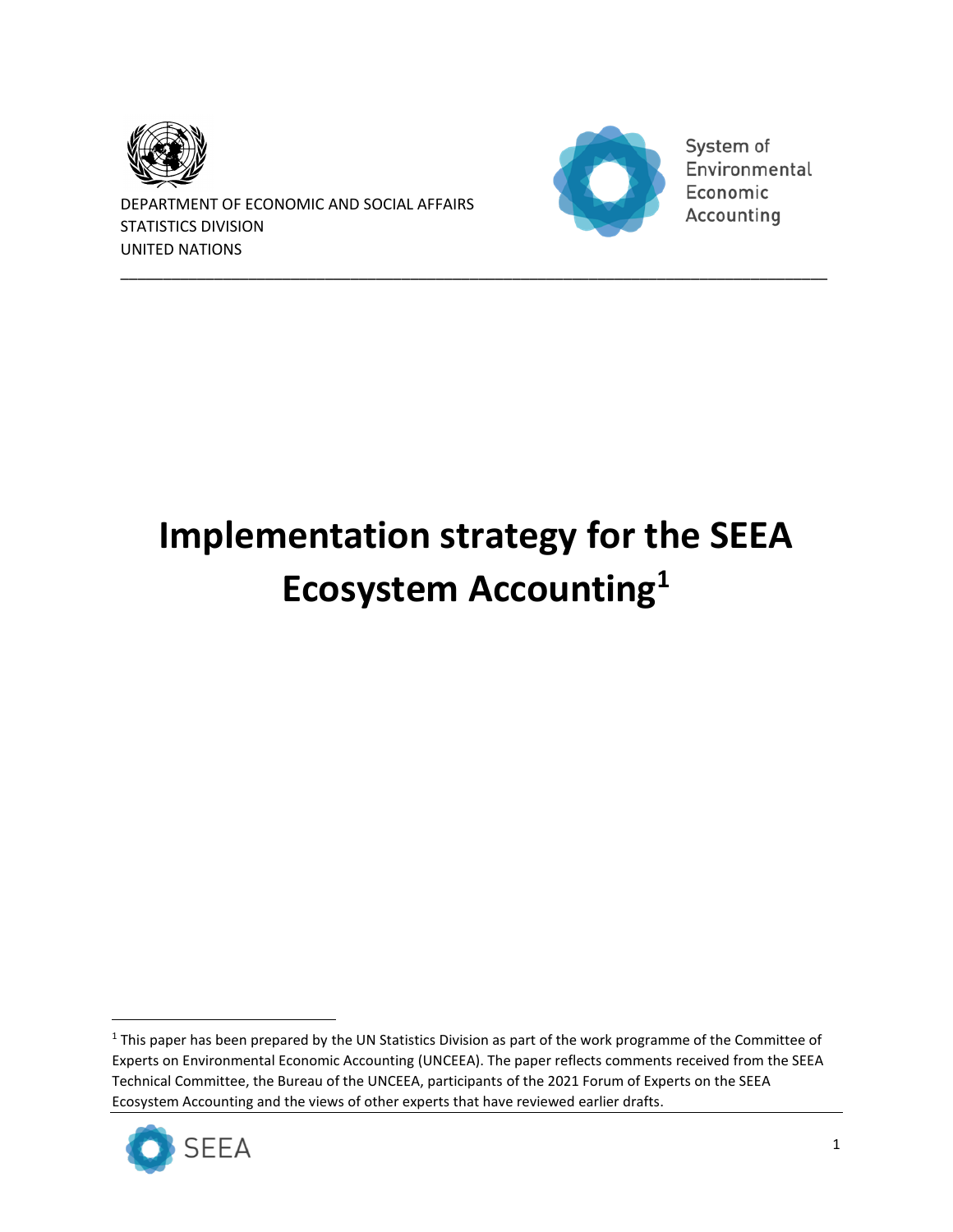# **Table of contents**

| 1              |     |  |  |
|----------------|-----|--|--|
| $\overline{2}$ |     |  |  |
|                | 2.1 |  |  |
|                | 2.2 |  |  |
| 3              |     |  |  |
|                | 3.1 |  |  |
|                | 3.2 |  |  |
| 4              |     |  |  |
| 5              |     |  |  |
|                | 5.1 |  |  |
|                | 5.2 |  |  |
|                | 5.3 |  |  |
|                | 5.4 |  |  |
|                | 5.5 |  |  |
| 6              |     |  |  |
| 7              |     |  |  |
| 8              |     |  |  |

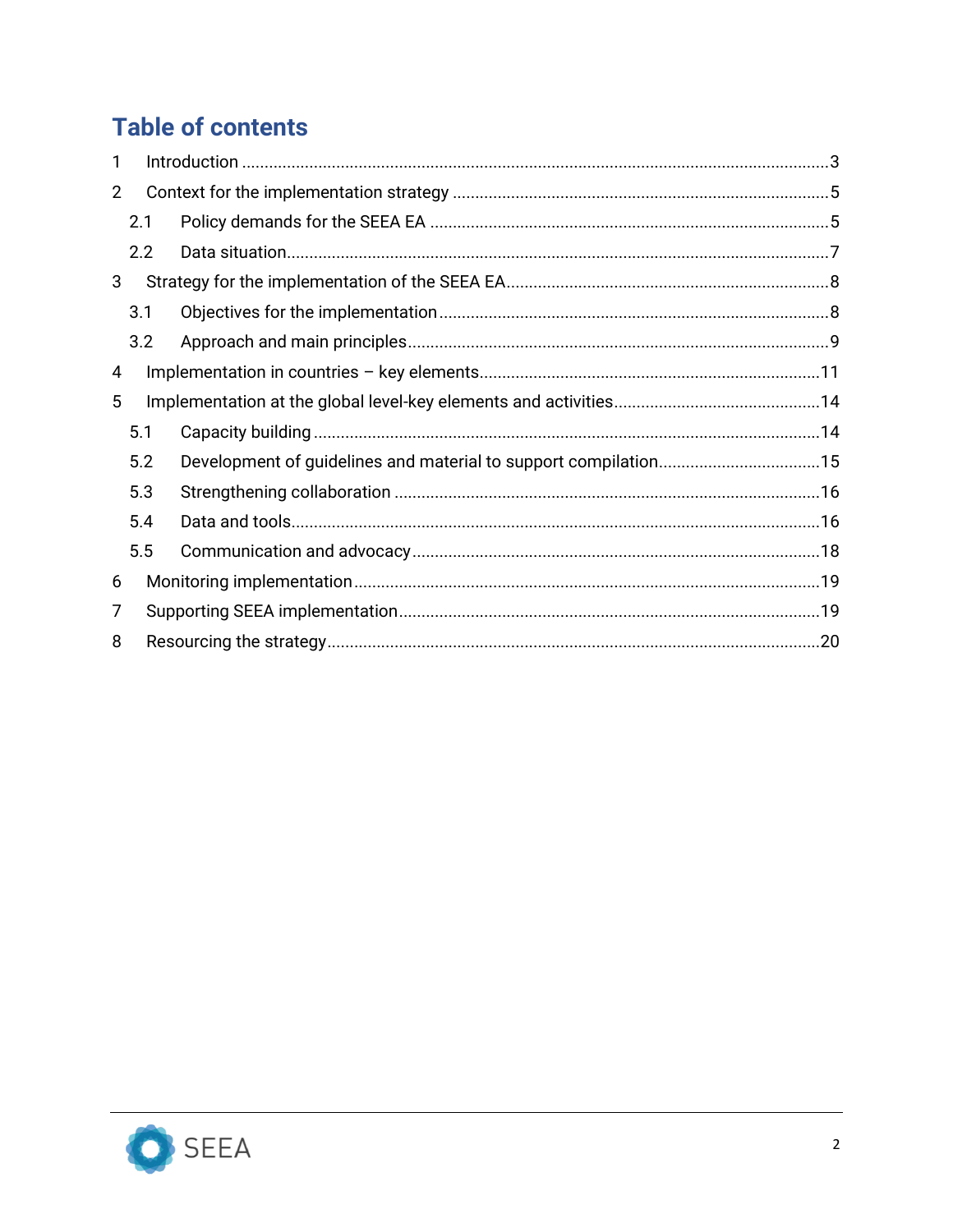# <span id="page-2-0"></span>**1 Introduction**

The United Nations Statistical Commission (UNSC) adopted the SEEA Ecosystem Accounting (SEEA EA)<sup>2</sup> at its 52nd session in March 2021. The UNSC adopted chapters 1-7 describing the accounting framework and the physical accounts as an international statistical standard, chapters 8-11 describing the monetary valuation and integrated accounting for ecosystem services and assets as internationally recognized statistical principles and recommendations for the valuation of ecosystem services and assets, and chapters 12-14 as applications and extensions to the SEEA EA. The UNSC also encouraged the implementation of SEEA EA in countries and requested the Committee of Experts on Environmental Economic Accounting (UNCEEA) to develop an implementation strategy which takes into account country priorities and data availability<sup>3</sup>.

The adoption of the SEEA EA has received a lot of interest and attention, not only within the statistical community, but from policy and decision makers as well. The UN Secretary General, António Guterres called the adoption a "historical step towards transforming the way how we view and value nature". The Executive Secretary of UN Environment, Inger Andersen, called the SEEA as a "game-changer in decision making". The Executive Vice Present of the European Commission Frans Timmermanns said that the SEEA EA "moves beyond GDP and takes better account of biodiversity and ecosystem in national economic planning. It is a major development in changing the way we think about prosperity and well being". Further, the Secretary General in "Our Common Agenda"<sup>4</sup>, released in September 2021, calls "for new measures to complement GDP to better understand the impacts of business activities and how we can better support people and our planet". In this context, he "urged Member States and others to already begin implementation of the recent SEEA EA". Such high-level endorsement requires that the implementation of SEEA EA is suitably ambitious while at the same time manages expectations about the rate at which progress can be made.

#### **Benefit of an accounting approach**

The SEEA adopts an accounting approach to organize environmental information and make it coherent with economic information which is organized according to the System of National Accounts (SNA). This allows to evaluate the impacts and dependency of economic activities on the environment, the contribution of the environment and ecosystems to the economy and wellbeing, and the action taken by the economy to reduce such impacts. The accounting approach facilitates mainstreaming the environment into economic decision making by providing a common language between economists, scientists and statisticians in support of integrated decision making.

Using an accounting approach to derive the indicators allows harmonization of environmental data from multiple sources and brings coherence and consistency across disparate statistics. It also establishes a centralized system for organizing information on the environment and the economy, thereby reducing the possibilities for data being collected more than once across different government agencies and

<sup>&</sup>lt;sup>3</sup> See Statistical Commission - Report of the fifty-second session, Decision 52/108 <https://unstats.un.org/unsd/statcom/52nd-session/documents/2021-30-FinalReport-E.pdf> 4 See<https://www.un.org/en/un75/common-agenda>



<sup>&</sup>lt;sup>2</sup> See<https://seea.un.org/ecosystem-accounting>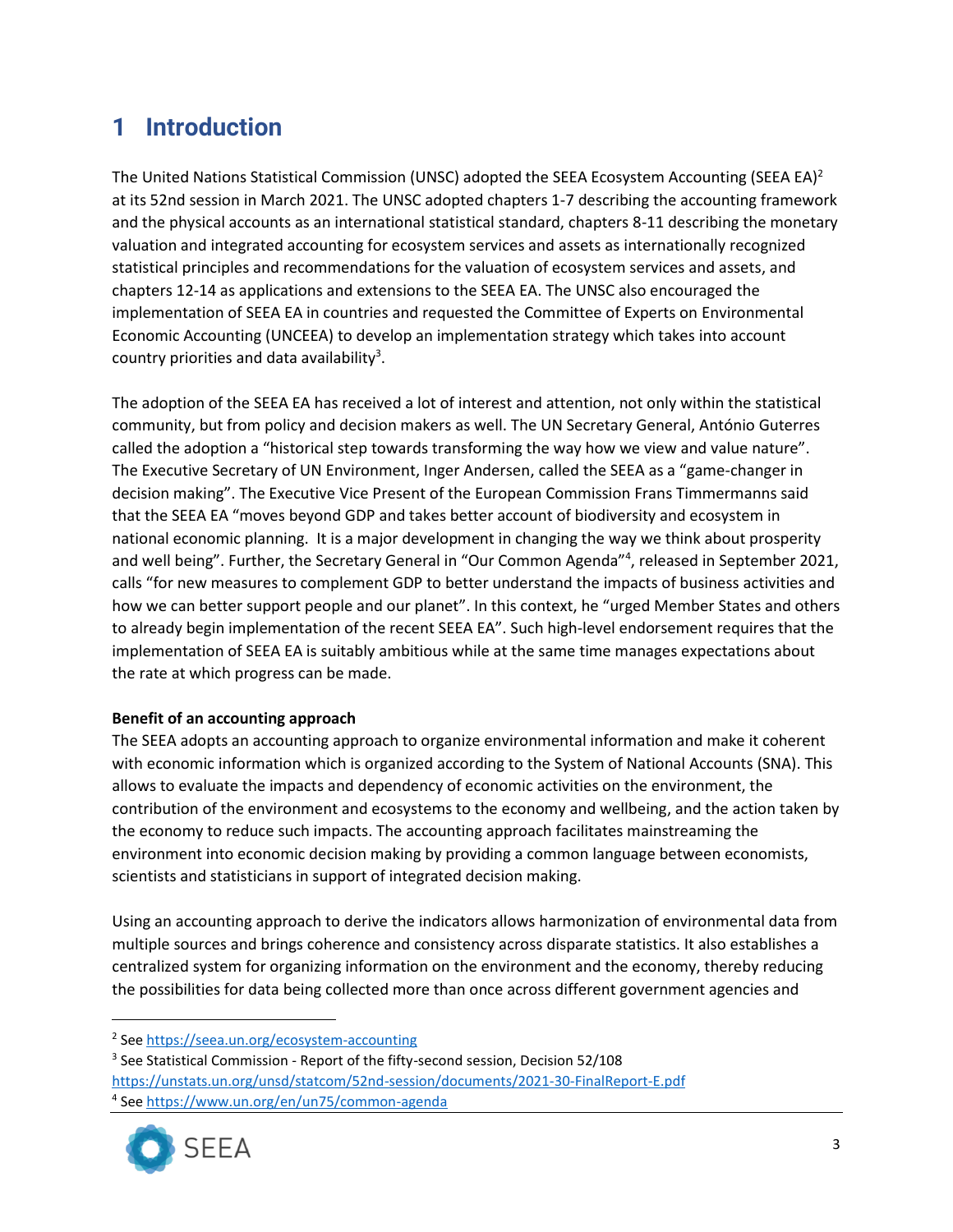streamlining reporting across multiple national commitments. In addition, it ensures that information can be compared with confidence across time. Further, by organizing information from different agencies and sectors in a consistent manner, the SEEA opens up dialogue across these agencies and sectors and enables trade-offs and synergies related to environmental management decisions to be more readily revealed.

The SEEA EA is grounded in the set of concepts and classifications that is coherent with the SNA and that can be aligned with the social statistics routinely compiled by national statistical offices (NSOs). As such, the SEEA EA also provides a mechanism to mainstream environmental information into economic and national development planning. It is compatible with the Balance of Payments and International Investment Position framework, the International Standard Industrial Classification of All Economic Activities, the Central Product Classification system, and the Framework for the Development of Environment Statistics. Many of the above standards are currently being updated, and environmental considerations are considered major drivers for these updates. The UNCEEA is currently engaged in the various update processes with a particular view of ensuring that the environment is reflected within those standards. Coherence with the macro standards also opens up pathways to implement a range of integrated economic–environmental modelling approaches.

The broad consistency that the SEEA brings to organizing environmental information is clearly essential to delivering a planning approach that considers all the social, economic and environmental dimensions to sustainable development in an integrated way. As such, it is a powerful tool for multiple line ministries, especially those concerned with sustainable national development and delivering better outcomes for the environment and society.

#### **Objectives and structure of the paper**

This paper presents the implementation strategy, which was discussed in several fora including the Technical Committee on the SEEA EA, the UNCEEA and the 2021 Forum of Experts on Ecosystem Accounting.

The purpose of this strategy is to set targets for implementation that could support wider high-level engagement and identify actions at the global level that can support implementation in countries. The implementation strategy takes a flexible and modular approach which considers policy priorities, data availability and institutional framework and covers implementation at different scales, at national as well subnational level. It provides a general direction of the steps to be undertaken in setting up an implementation and mainstreaming programme at national level. It also identifies existing global initiatives and possible entry points to advance and promote SEEA EA implementation.

The audience of the implementation strategy comprises two main groups. The first group includes data producers at the management level that require an understanding of the resources needed for SEEA EA implementation, not only from NSOs but also from other agencies within the government as well as academia involved in the production of the accounts. The second group includes those involved in policy planning and decision making in ministries of finance, planning, environment and other policy agencies. It is very important to bring together users and producers of statistics from the outset of any implementation project or programme. The strategy stresses the importance of data users as key partners in the implementation programme from the outset, as it is important for them to understand

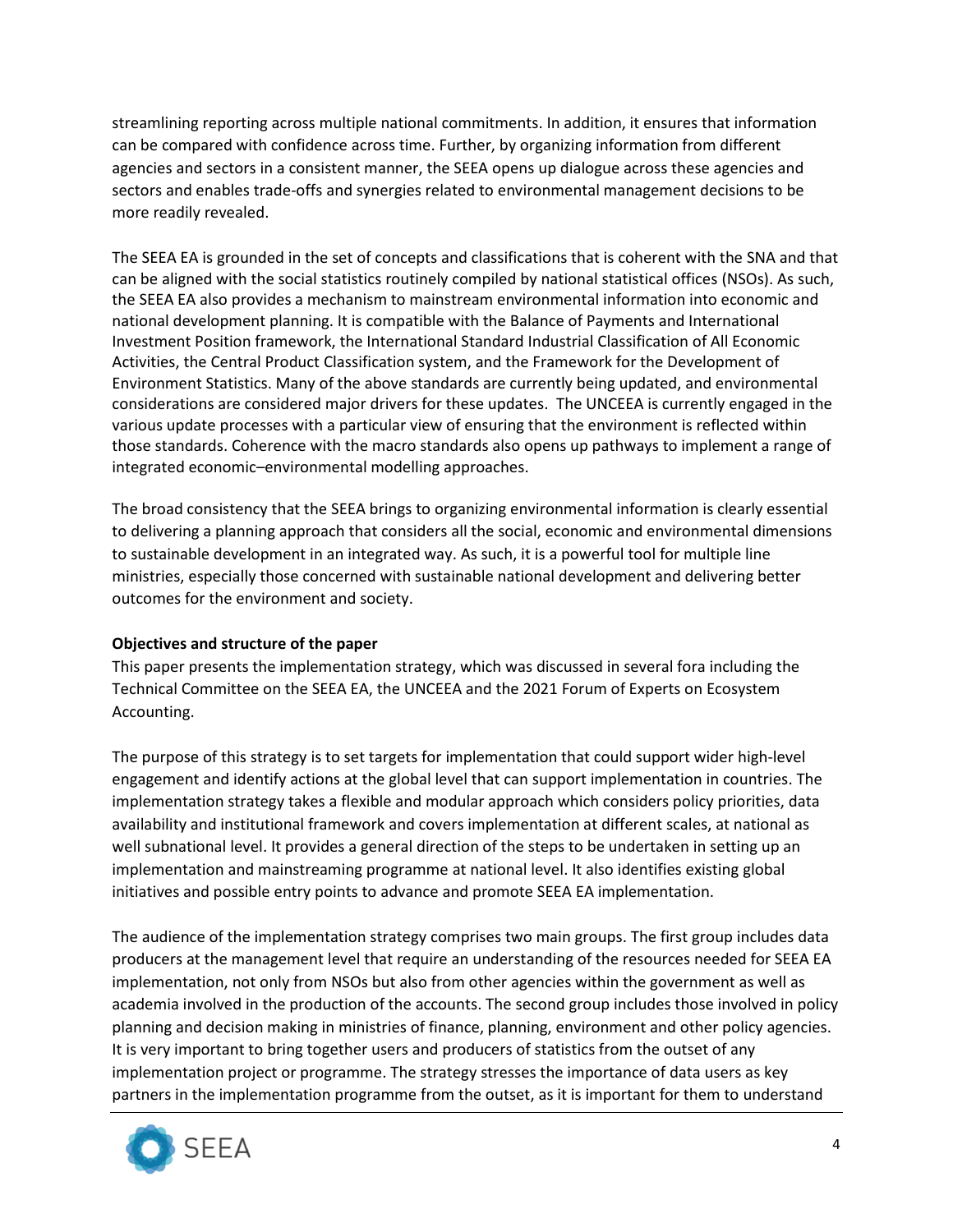the need and potential for the accounts in support of integrated policy and decision making, as well as setting priorities and ensuring proper resources are allocated for SEEA EA implementation.

This paper outlines the proposed implementation strategy. Section 2 provides the context of the implementation, including the demand for the SEEA EA, the data situation and advantages and opportunities to compile SEEA EA. Section 3 presents the objectives of the strategy and the approach and main principles. Sections 4 presents the approach to national implementation and Section 5 the global activities in support of SEEA EA implementation. Section 6 and Section 7 discuss the monitoring and activities to support implementation and Section 8 presents the need for resource mobilization.

# <span id="page-4-0"></span>**2 Context for the implementation strategy**

Ecosystem accounting is undergoing rapid growth and development, with increasing uptake of the SEEA EA by the policy community and the accounts already been used to inform policy development around the world. From a zero base in 2013, according to the Global Assessment of Environmental Economic Accounting and Supporting Statistics, 36 countries have implemented ecosystem accounts in 2021.<sup>5</sup> Although it is a significant achievement, it falls short of the target of 50 countries implementing ecosystem accounts by 2020 set by the UNSC at its 44<sup>th</sup> session in 2013. Further, the increase in number of countries implementing the SEEAEA between 2020 and 2021 has been modest, primarily due to the strain that COVID-19 has put on NSOs.<sup>6</sup>

The Netherlands and United Kingdom have published the most comprehensive accounts to date. Both countries' accounts include detailed maps and physical and monetary accounting tables with consistent applications of concepts and methods. The pilot countries of the project Natural Capital Accounting and Valuation of Ecosystem Services (NCAVES) Project- China, Brazil, India, Mexico and South Africa – have all published ecosystem accounts<sup>7</sup>. In many other countries, progress is being made towards comprehensive SEEA EA accounts. Australia has published two national and several sub-national accounts. Other countries with published accounts include Canada, Costa Rica, Colombia, Indonesia, Italy, Norway, Netherlands, the Philippines, Rwanda, Spain and Uganda. Supranational accounts have been developed for the European Union and efforts are under way towards a directive on ecosystem accounting which will mandate all countries in the European Union to compile selected SEEA EA accounts.

### <span id="page-4-1"></span>**2.1 Policy demands for the SEEA EA**

There is an increasing demand for integrated information to support integrated policies. It is widely recognized that economic growth as measured by GDP is no longer sufficient to inform the challenges of today and that there is a need to go "beyond GDP" to better support policies that are greener, more

<sup>6</sup> From the Global Assessment of Environmental Economic Accounting and Supporting Statistics 2021: <https://unstats.un.org/unsd/statcom/53rd-session/documents/BG-3l-Global-Assessment-E.pdf> 7 See<https://seea.un.org/home/Natural-Capital-Accounting-Project>



<sup>&</sup>lt;sup>5</sup> From the Global Assessment of Environmental-Economic Accounting and Supporting Statistics 2020: [https://unstats.un.org/unsd/statcom/52nd-session/documents/BG-3f-](https://unstats.un.org/unsd/statcom/52nd-session/documents/BG-3f-2020_GA_report_%20draft_%20ver7_nomap-E.pdf)2020 GA report %20draft %20ver7 nomap-E.pdf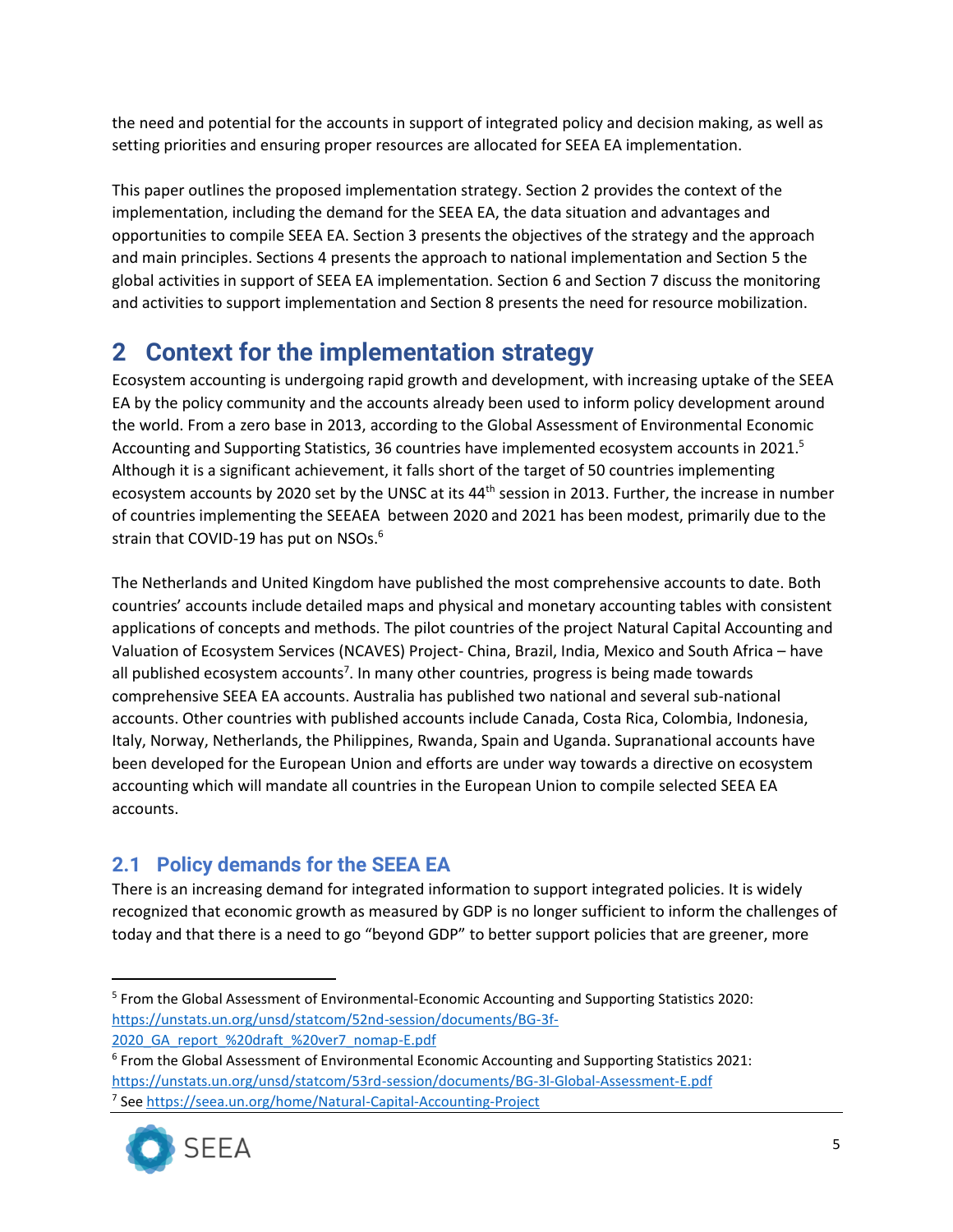inclusive and more equitable. The SEEA EA, given its systems-based approach can support these policy questions at the heart of sustainability, including the biodiversity and climate agendas. Examples of its application in policy are emerging, including supporting the reporting to the Sustainable Development Agenda, the post-2020 global biodiversity framework and the climate change and land degradation monitoring frameworks.

The SEEA as an integrated framework for organizing information on the economy and the environment makes it an ideal framework to assist countries in reporting on a number of **SDG** indicators, in particular those related to the economy and the environment. According to an analysis carried out by the UNCEEA, the SEEA supports monitoring of 40 SDG indicators for nine SDGs.

Data from the SEEA EA accounts can also be used to inform a wide range of **climate change** related policy questions in particular, climate impacts and adaptation strategies. They can also help with mitigation strategies, for example to understand impacts of emissions into air, water and waste on ecosystems as well as to support nature-based solutions. The new data gaps initiative launched by the G20 calls for G20 countries to address data gaps related to climate change, among others. The initiative will call for the implementation of selected SEEA accounts to develop climate change data and indicators directly related to economic dimensions.

The development of the post-2020 global biodiversity framework and its associated monitoring framework present an excellent opportunity to ensure that the SEEA is considered as the underlying framework for those indicators that measure the interaction between economic activities and **biodiversity** identifying drivers of biodiversity loss and ecosystem degradation, responses by society in terms of expenditures or other economic instruments, and impacts of economic and human activities. The UNCEEA and the SEEA are recognized in the official documentation<sup>8</sup> of the Convention on Biological Diversity (CBD) Subsidiary Body on Scientific Technical and Technological Advice (SBBSTA) on the monitoring framework. In the same document, SBSSTA calls for the creation of an expert group that supports the development and implementation of the indicators with the participation of the statistical community. A working group on indicators that was established during the SEEA EA revision process has already provided considerable input in the development of the indicators and is developing the metadata for those indicators that can be derived directly from the SEEA.

The importance of a measurement framework to measure the contribution of nature to the economy and livelihoods that takes into account biodiversity and ecosystems is recognized in the IUCN resolution "Accounting for biodiversity: encompassing ecosystems, species and genetic diversity" (WCC-2020-Res-057-EN),<sup>9</sup> which was adopted by IUCN Members Assembly in the virtual lead up to the IUCN World Congress 2021. The resolution calls for IUCN members and partners, especially national governments, to implement the SEEA EA and mobilize resources to (a) support the development and implementation of the SEEA EA to describe accounting for biodiversity at ecosystem, species and genetic levels; (b) support the derivation of indicators of biodiversity change and the production and organization of biodiversity

<sup>&</sup>lt;sup>9</sup> https://portals.iucn.org/library/sites/library/files/resrecfiles/WCC\_2020\_RES\_057\_EN.pdf



<sup>8</sup> <https://www.cbd.int/doc/c/9849/459f/b9fe0e74c9e1f25dd90dee23/sbstta-24-l-03-en.pdf>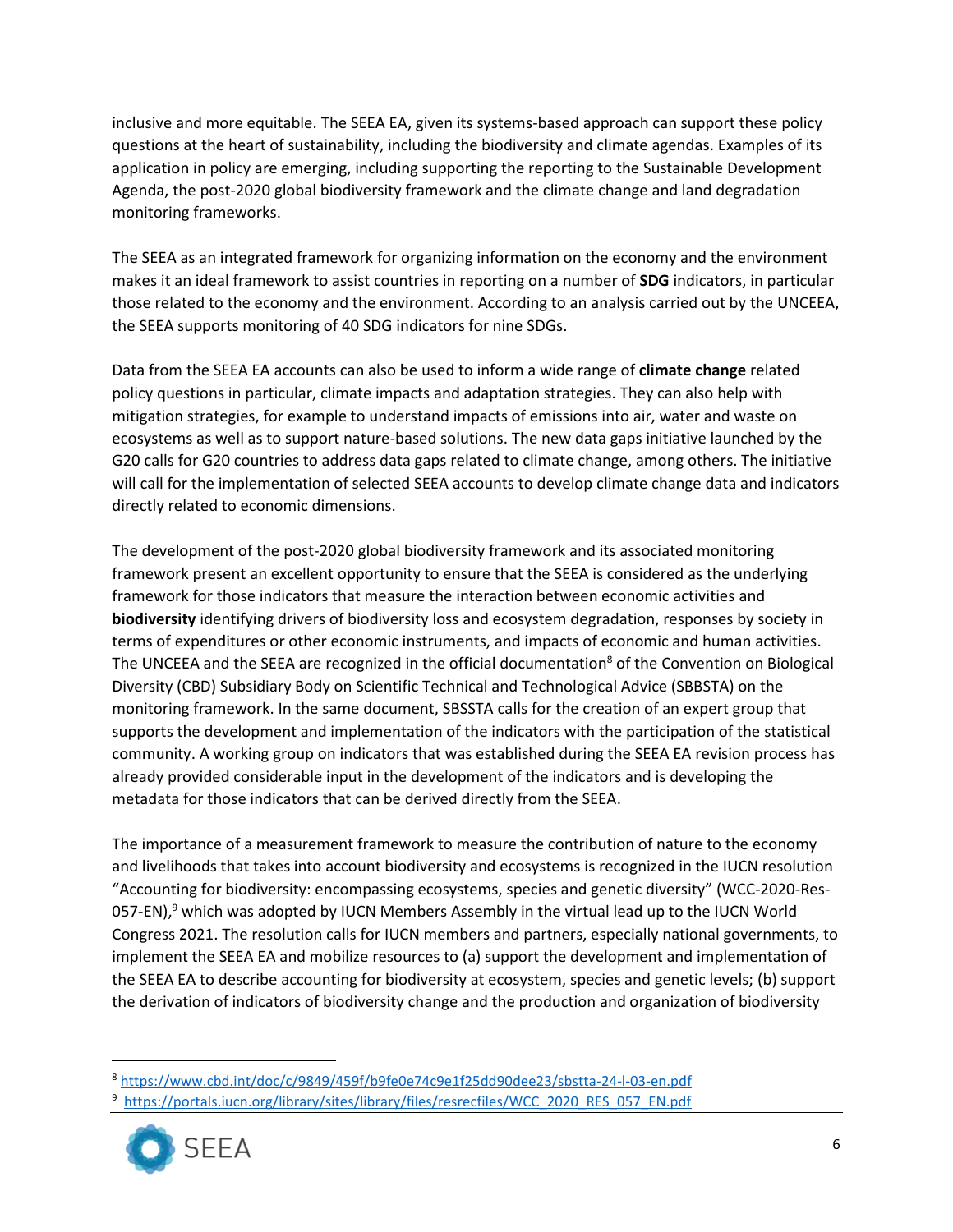and ecosystem services data; (c) support NSOs in implementing the SEEA; and (d) implementation and application of SEEA accounting for biodiversity in all relevant aspects of their work.

The **UN Decade of Ecosystem Restoration** led by the United Nations Environment Programme and the Food and Agriculture Organization of the United Nations, which runs from 2021 to 2030, aims to halt degradation of ecosystems and restore them to achieve global goals. The initiative presents an opportunity to mainstream the SEEA in the monitoring framework that is currently being developed, make the case for ecosystem restoration and track incentives such as harmful subsidies.

The **High Level Plan for a Sustainable Ocean Economy,** an initiative launched in 2018 and signed by a number of heads of states across the globe, aims to develop an action agenda for transitioning to a sustainable ocean economy. One of the priorities of this initiative calls for accounting for the full value of ocean assets and the ocean economy to guide the sustainable development of the oceans and sets the target that "decision-making affecting the ocean reflects the value of and impacts on the ocean's natural capital by 2030" **<sup>10</sup>**. As a result, many countries are starting to experiment with applying the SEEA methodology to the ocean and a group has been established to advance the agenda under the auspices of the UNCEEA.

### <span id="page-6-0"></span>**2.2 Data situation**

One of the distinguishing characteristics of ecosystem accounting is that it is spatially explicit and generated by combining multiple layers of information (environmental, ecological, and economic) which can be displayed on maps or summarized into accounts and tables.

There are several challenges when compiling ecosystem accounts. First, the data needed are not typically collected by statistical offices, which usually rely on, surveys, administrative data, censuses and the like. Second, data is usually collected by many ministries and agencies that use it for monitoring rather than statistical purposes and thus often are collected irregularly, using definitions and classifications not consistent with standard statistical definitions, classifications or principles. Third, on the demand side, policy agencies are often not familiar with how to use the information generated from the accounts. Fourth, data are often generated from big data/earth observation and with the use of biophysical modelling, which often is undertaken outside NSOs.

There are also a number of opportunities. It is in fact possible, using global data in combination with national data and global models to develop initial estimates for the accounts, which can serve as a starting point for bringing together different data producers and generate the demand for more accurate and granular data.

#### **National statistical offices as data stewards**

The data context described in the previous section calls for a transformation of the regular operations of a NSO, which is increasingly required to integrate data that are compiled by others and often use new technologies. It requires NSOs to branch out areas of expertise beyond its usual competence. As a

<sup>10</sup> Se[e https://www.oceanpanel.org/ocean-action/files/transformations-sustainable-ocean-economy-eng.pdf](https://www.oceanpanel.org/ocean-action/files/transformations-sustainable-ocean-economy-eng.pdf)

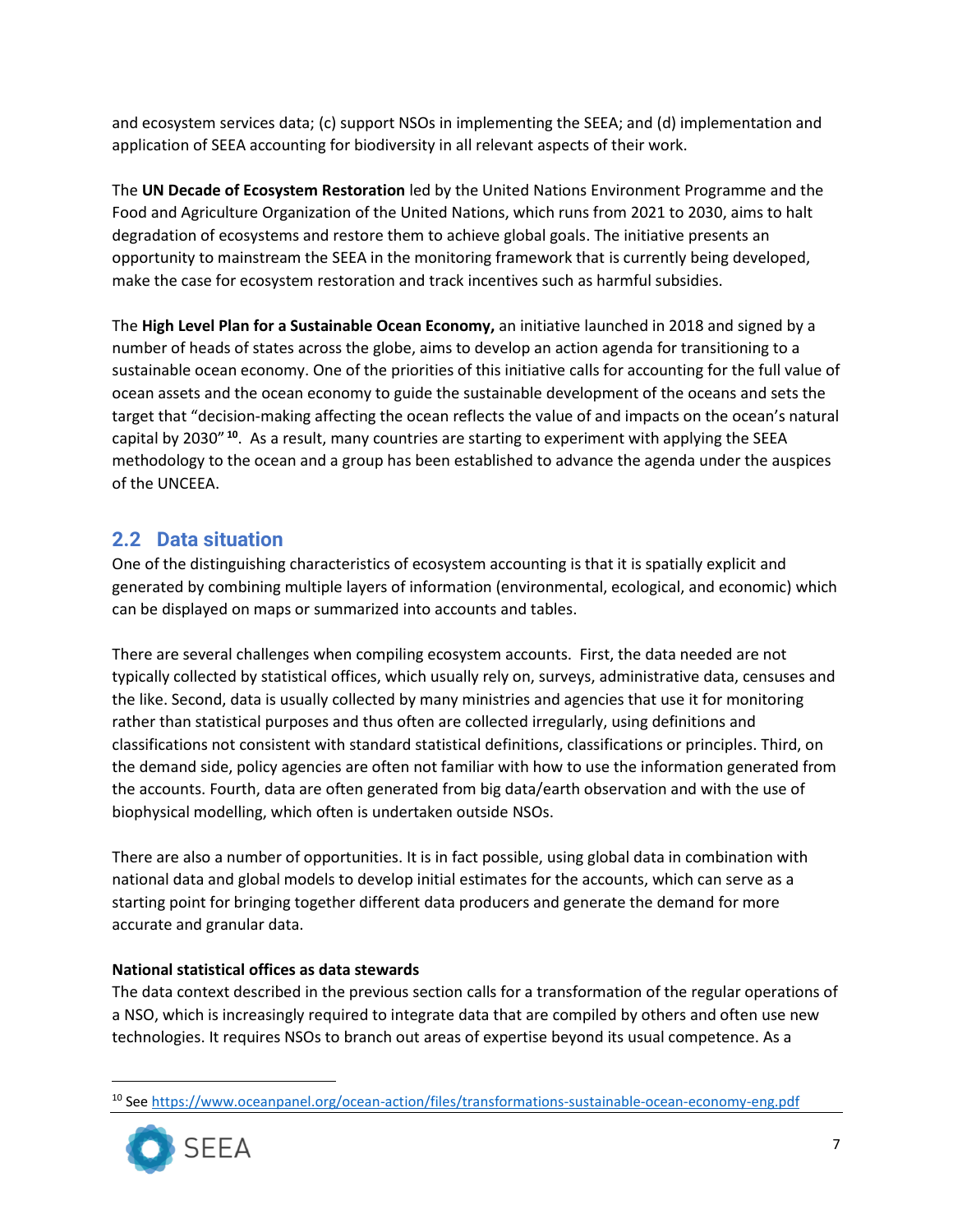consequence, NSOs need to embrace the role of data steward and increasingly rely on the expertise from other ministries, academia and the private sector, including using big data and models to compile the accounts. As data stewards, NSOs will shift from being solely producers of statistics, to also becoming service providers, whereby NSOs facilitate a collaborative approach to data and statistics across different data and statistics communities and provide appropriate oversight and governance.

Arguably, no other statistical domain demonstrates the potential role of NSOs as data stewards more than the ecosystem accounting. The implementation of the SEEA EA is often led by the official statistics community and NSOs, but given the highly cross-cutting and spatial nature of ecosystem accounting, implementation necessitates a highly collaborative approach. Implementation will require the active participation of representatives of many different agencies and disciplines, including ministries of environment, planning, finance, and national agencies for the protection of environment, water management, cartography, academia, etc. which need to be brought together, each contributing to particular aspects of the compilation of ecosystem accounting.

#### **Projects and initiatives that support the SEEA implementation**

There is a number of initiatives and projects that have been established in the past few years and emerging ones that have been particularly key for advancing the development and implementation of the SEEA EA. It is important to keep track of existing projects and initiatives to identify synergies and ensure close coordination and collaboration in order to avoid duplication of work, especially at country level.

# <span id="page-7-0"></span>**3 Strategy for the implementation of the SEEA EA**

The implementation strategy can be organized according to the theory of change logic, providing a comprehensive description of how to achieve the overall objective of the implementation strategy that is to scale up the uptake of the SEEA EA in countries following up on its adoption by the UNSC.

### <span id="page-7-1"></span>**3.1 Objectives for the implementation**

The **overall objective of the strategy is to scale up the uptake of the SEEA EA**. A suggested target of the overall objective is that **at least 60 countries implement at least one account of the SEEA EA by 2025** as defined in the Global Assessment of the SEEA and supporting statistics.

To achieve the above overall objective, a number of specific objectives need to be achieved. These include:

• Regular production of selected ecosystem accounts, starting from ecosystem extent accounts to ecosystem condition and ecosystem services in physical and monetary terms;

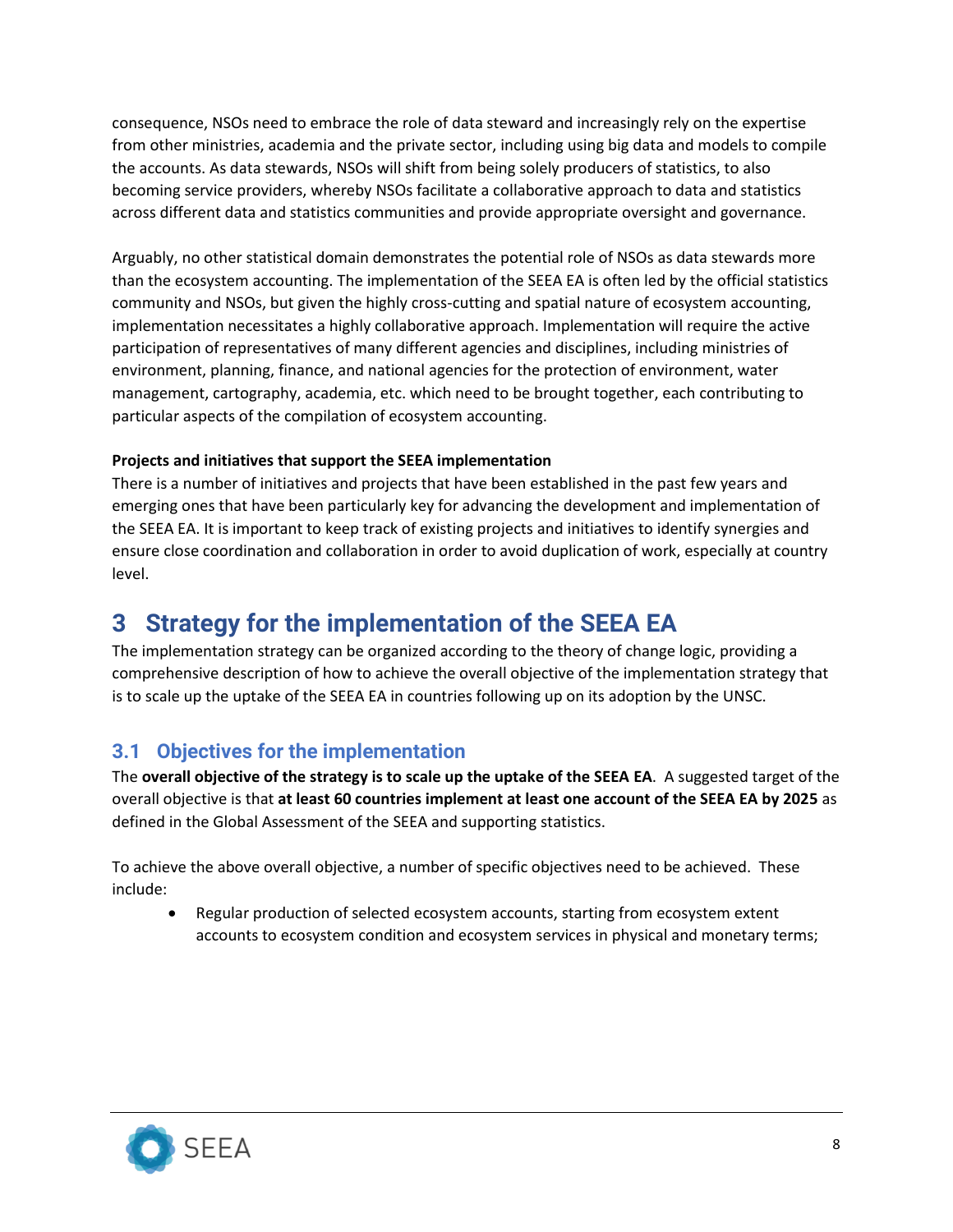- Mainstreaming biodiversity and ecosystems into (sub)national policies;
- Use of the SEEA EA for monitoring and reporting in particular in National Biodiversity Strategies and Action Plans (NBSAPs), the Voluntary National Reports that present country progress towards achieving the SDGs, and the National Determined Contributions (NDCs) that present country progress towards climate targets and highlight the government actions and policies to combat climate change
- Dissemination of ecosystem accounts through global data sets

### <span id="page-8-0"></span>**3.2 Approach and main principles**

#### **Multi stakeholder engagement**

The multi-disciplinary nature of the ecosystem accounts as well as the challenge inherent in working with spatial data and novel measurement techniques requires a collaborative approach which takes advantage of the strengths of NSOs in combination with the expertise of other agencies and research organisations. Moreover, engagement with users of the accounts is important to be undertaken at the outset.

Key stakeholders in the implementation of the SEEA EA include:

- Environmental economic accountants that have expertise in applying accounting concepts to environmental and ecological data
- Scientists that have in depth knowledge of the functioning of ecosystems and their measurement and assessment (e,g, experts in ministries of Environment and other line ministries, International Union for Conservation of Nature (IUCN), Conservation International, Bird life, etc.)
- Environmental economists that have expertise in the concepts and use of valuation techniques to value ecosystem services and assets
- Geospatial experts that have knowledge of the earth observation data and spatial infrastructure (e.g. European Space Agencies, NASA, Earth Observation for Ecosystem Accounting (EO4EA), Group on Earth on Earth Observations Biodiversity Observation Network (GEOBON), national geospatial agencies)
- Users of the accounts (e.g. finance and planning ministries, ministries of the environment, private sector, etc.)

Coordination and communication at the international level involves collaboration with key stakeholders such as the UN Conventions (i.e. CBD, the International Platform on Biodiversity and Ecosystem Services (IPBES), the United Nations Framework Convention on Climate Change (UNFCCC), the United Nations Convention to Combat Desertification (UNCCD)), IUCN, CI, UNEP WCMC, etc.

#### **Flexible and modular approach**

A key element of the proposed SEEA EA implementation strategy is to allow for a flexible and modular approach. This entails that rather than proposing a 'one size fits all approach,' it recognizes that countries differ in terms of their specific policy issues and their level of statistical development. The SEEA EA is a system conceived as an integrated, internally consistent series of accounts. At the same

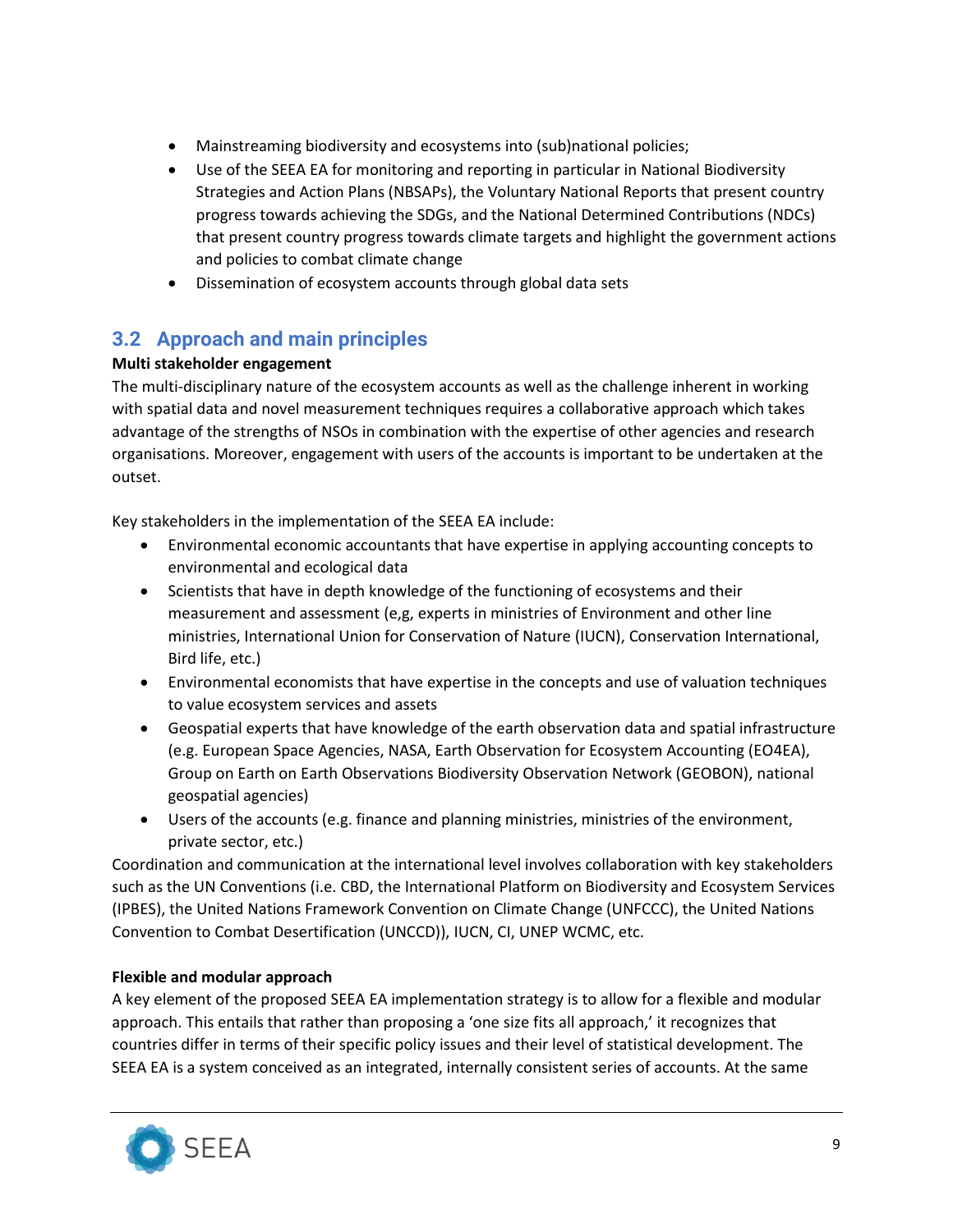time, its design is such that it can be implemented equally well in part or as a whole, i.e., the implementation can be flexible and modular.

Depending on the specific environmental and economic context, a country may choose to implement only a selection of the accounts or to compile accounts for selected regions within the country. Particularly relating to the compilation of accounts in monetary terms, some compilers may be concerned that the data requirements and methodological assumptions are too significant to justify their compilation as part of official statistics. At the same time, there may be substantive demand for well-defined and comparable estimates in monetary terms for use in policy and analysis. Therefore, in the short term, the compilation of experimental accounts may be an important step to support capacity development and engagement with users.

#### **Tiered implementation**

Considering the novelty of the implementation of ecosystem accounts and often lack of data at the national level, a tiered implementation is recommended, starting first from global data sets and improving on them using national data where available. It is important to note that while the SEEA EA has been adopted, the results of the accounts are often released as experimental or pilot to indicate that further refinement of the data and methodology needs to take place. Many countries have adopted this approach and have released accounts on an experimental basis with the objective to mainstream them into the statistical production process and in due course elevate them to the level of official statistics. It is encouraged that countries release their results with the proper flagging, as their experience can provide further input in advancing the methodology and generate interest and possibly resources at the national level to improve on the basic data.

#### **(Sub)regional approach**

To aid countries in implementing the SEEA EA, a regional or sub-regional approach is being taken. The UN Regional Commissions as well as multilateral development banks and other bodies have an important role to play to advance the implementation in countries by providing opportunities for countries to share their experiences, supporting regional communities of practice, leading capacity building activities, raising awareness on the SEEA EA within NSOs and user communities, supporting country implementation and facilitating south-south collaboration. In this context, it is particularly important that the Regional Commissions and multilateral development banks include environmental economic accounts at the core of their work programmes and establish regional groups with a clear mandate and work programme under the auspices of their committees (i.e. Statistical Conference of Americas, Conference of European Statisticians, Committee on Statistics in Asia, Statistical Commission for Africa and the Statistical Committee in ESCWA). Sub-regional bodies can also support the implementation, as they often have been established to support trade and regional integration and as such, foster close collaboration among countries of the subregion. Increasingly, issues such as the management of common environmental resources and addressing common problems such as climate change have also come to the forefront in the agenda of sub-regional groups. From a statistical point of view, regional and sub-regional organizations have played important roles in bringing together countries, compiling existing statistics, promoting standards, developing capacity in countries and fostering south-south cooperation.

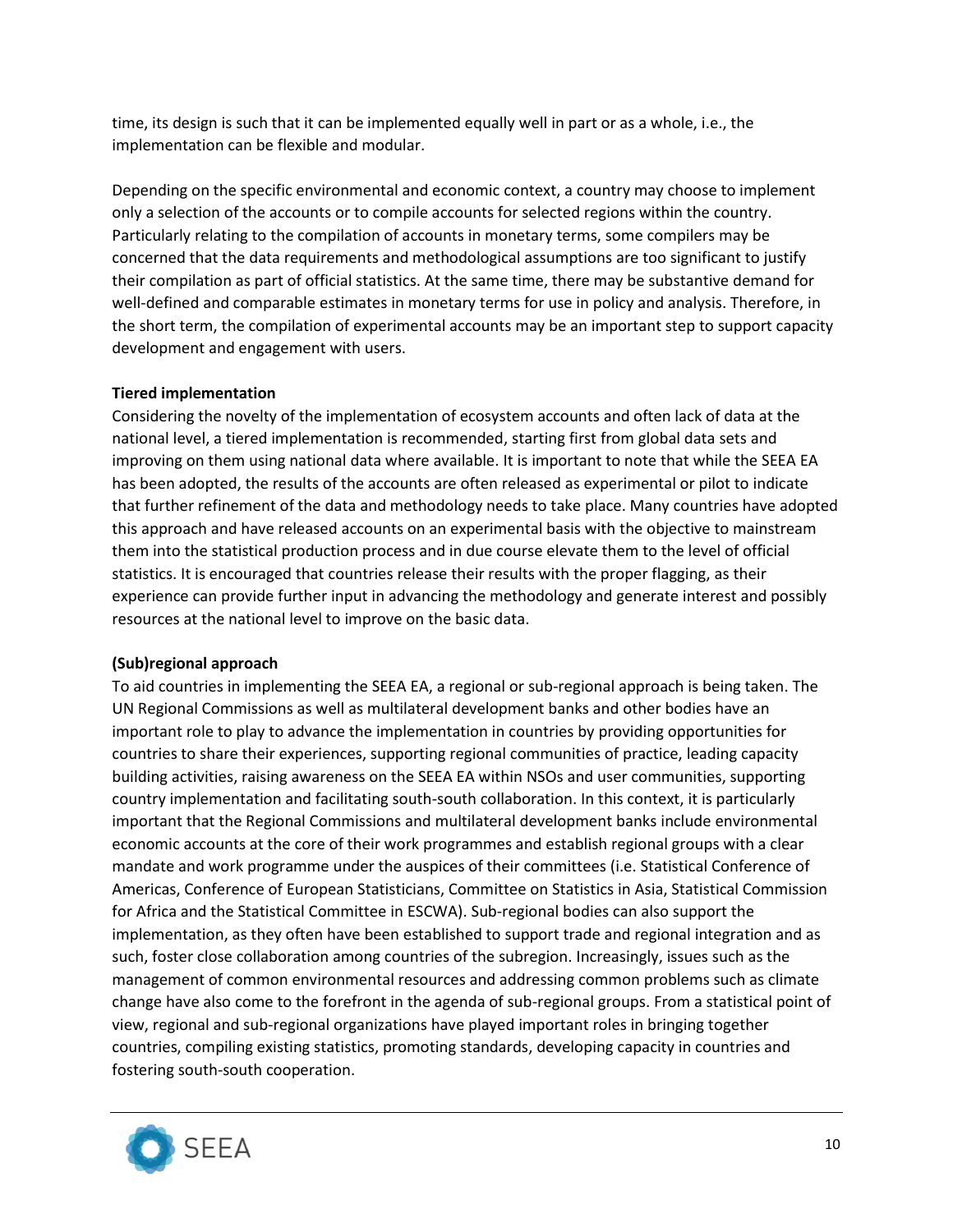#### **South-south cooperation**

Within each region or sub-region, it is intended that one or more countries will be selected as lead countries. Lead countries will not only have begun to implement the accounts in earnest, but also are expected to be leaders and advocates for ecosystem accounts, share technical knowledge with other countries in the region or sub-region that are interested in implementing the accounts, and foster southsouth cooperation.

## <span id="page-10-0"></span>**4 Implementation in countries – key elements**

The multi-disciplinary nature of the accounts, as well as the challenge inherent in working with spatial data and novel measurement techniques, requires a collaborative approach which takes advantages of the strengths of NSOs in combination with the expertise of other agencies and research organisations. The implementation of ecosystem accounting at the country level can be broken into four phases: 1. Strategic planning; 2. Building mechanisms for implementation; 3. Compiling and disseminating accounts; 4. Institutionalization (strengthening national statistical systems). Figure 1 presents the process of implementation which is cyclical with each phase involving an in-depth evaluation and reassessment at the end of each reporting cycle. In addition to the four phases outlined above, capacity building and communication are fundamental throughout national implementation.

#### Figure 1. National implementation phases



*Source: Guidelines on Biophysical Modelling for Ecosystem Accounting (United Nations, forthcoming)* 

#### **Phase 1 – Strategic planning**

The initial phase of the project, which can be identified as a scoping phase, involves the creation of a *national stakeholder group* and the development of an *assessment report* of policy and data needs. The stakeholder group usually relatively small will drive the implementation and should be composed of

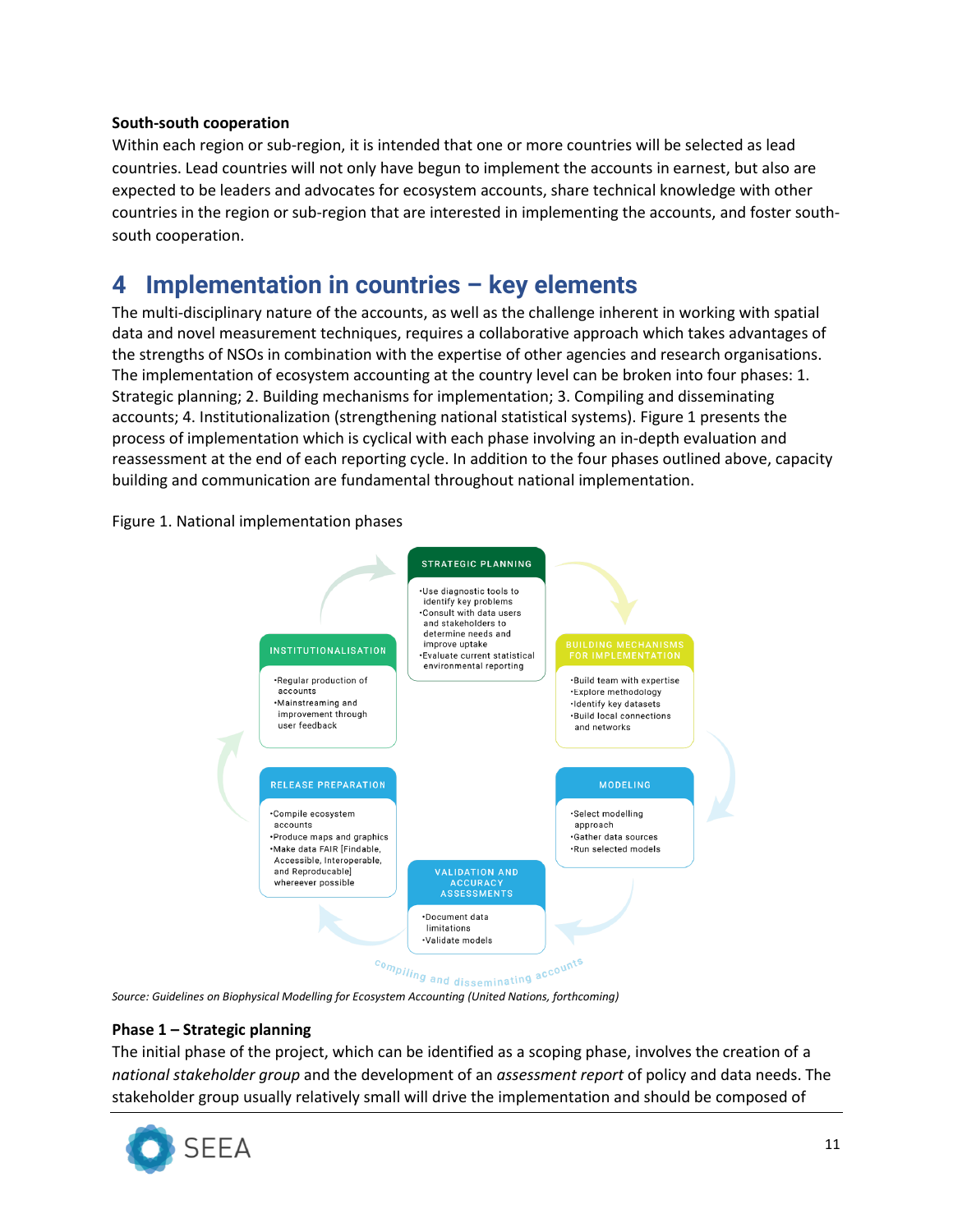representatives from ministries beyond the NSO, including the ministry of environment and possibly line ministries that compile and use data on ecosystems and biodiversity, planning and finance ministries, that can use the accounts in their policy and planning, national mapping agencies that have experience on spatial data infrastructure, and academia that uses and develops biophysical models and has expertise on valuing ecosystem services and assets.

The national assessment consists of a policy mapping, which will support the prioritization of the accounts to be compiled, the identification of key stakeholders, and an assessment of data sources and national models to be used in the compilation of the accounts.

#### **Phase 2 -Building mechanisms for implementation**

The establishment of a coordination mechanism that has a clear mandate to advance the national implementation and mainstreaming into policy of the SEEA EA is key for institutionalizing ecosystem accounting into official statistics. A proposed structure for such mechanism, which has been applied in several countries is presented in Figure 2.



Figure 2. General structure of a coordination mechanism for the implementation of the SEEA EA

*Source: Guidelines on Biophysical Modelling for Ecosystem Accounting (United Nations)* 

The steering committee is composed of a small group of senior members of the key agencies, usually including the ministry of finance or planning, the NSO, and the ministry of environment and provides direction to the production and use of the SEEA EA, sets priorities, develops, and oversees the work programme and ensures that resources are available to carry out the work programme. The coordinating statistical group oversees the compilation of the accounts that are undertaken by several technical groups that focus on specific accounts (e.g. specific ecosystem services or measurement of condition for selected ecosystem assets) and is composed of experts from relevant ministries, academia. The coordinating technical group also ensures linkages between the groups and reviews the outputs before they are disseminated. The stakeholder reference group is an important component of the structure and needs to be engaged at the beginning of the project and on a regular basis to ensure that users demands are met and that the accounts are mainstreamed into policy and decision making.

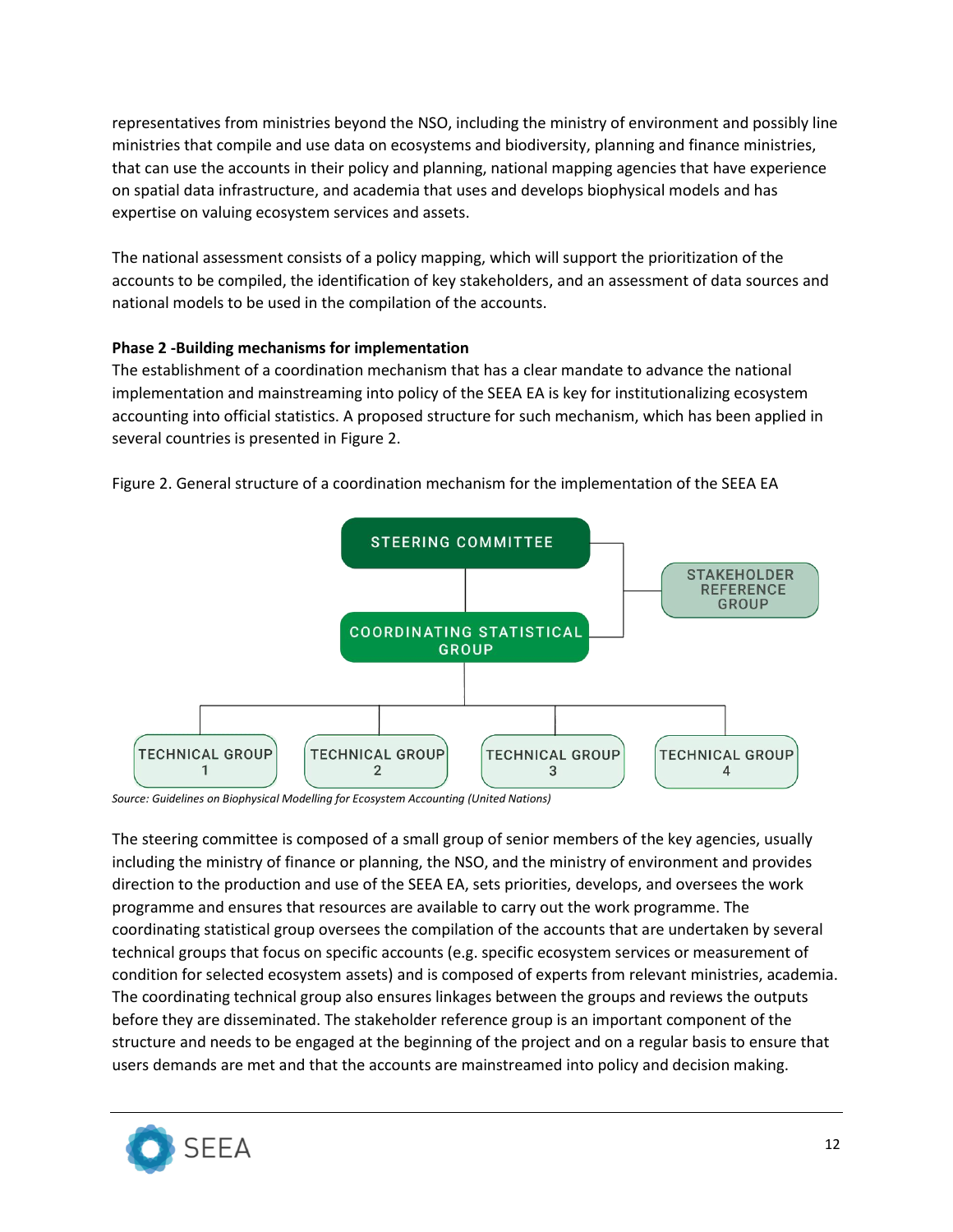#### **Phase 3 – Compiling and disseminating the accounts**

This phase consists in integrating the different data compiled from different data sources into the accounts. A number of challenges are usually encountered in this phase, ranging from lack of data, to data compiled on a one-off basis and not collected according to standard classifications, to data not meeting the quality standards and to big data that result from biophysical modelling. It is important in this phase to take a pragmatic approach and compile the accounts with the available data and release them, possibly with an "experimental" label. The collaboration of experts from different disciplines is particularly important to ensure that the accounts are the results of the collective expertise of different experts. This phase is usually a learning phase from a compilation point of view as well as for demonstration of the policy relevance of the accounts. This phase should also be undertaken in a relatively short time frame to maintain the interest of the various stakeholders.

The dissemination of the accounts in ways that are relevant to user needs is also very important. Some users may need data at a relatively aggregated level, whereas others may be more interested in micro data for specific geographical areas. Active engagement with the stakeholders is key throughout the process of compilation of the accounts.

#### **Phase 4 – Institutionalization of the SEEA EA**

Building on the experiences gained in the previous phases, and in particular having identified the data gaps and challenges in implementation, the next step is to mainstream the production of the accounts into regular statistical production process and mainstream its use in policy. This entails the regular production of input data according to agreed metadata outlining the definitions, classifications, data sources and methods, and establishment of regular data flows formalized through, for example, a memorandum of understanding with different agencies.

Promoting the use of the accounts for policy is key to the uptake of the SEEA EA in a country. This would require presenting the results in a compelling narrative, for example in the form of policy briefs. The use of the accounts in scenario analysis may also support making the case for the compilation of the accounts.

#### **Capacity building and communication**

Throughout the implementation of the SEEA EA, it is important to build capacity in compilation as well as the use of accounts for policy. A number of E-learnings have been developed and are available on the UNSD website<sup>11</sup>. National and regional workshops that bring together different stakeholders are also an excellent opportunity for training and pulling expertise from the various communities and learning from other countries. The Forum of Experts on Ecosystem Accounting as well as regional communities of practice are a practical way to exchange experience and learn from those countries that are more advanced in the implementation.

Considering that ecosystem accounting is a new area of statistics which sits at the intersection of accounting, geospatial information, ecology, and environmental economics and which can support a

<sup>&</sup>lt;sup>11</sup> E-learning on the SEEA Central Framework, SEEA Ecosystem Accounting (currently being updated), SEEA Energy, SEEA Water, policy applications of the SEEA are availabl[e https://seea.un.org/content/seea-e-learning-resources](https://seea.un.org/content/seea-e-learning-resources)

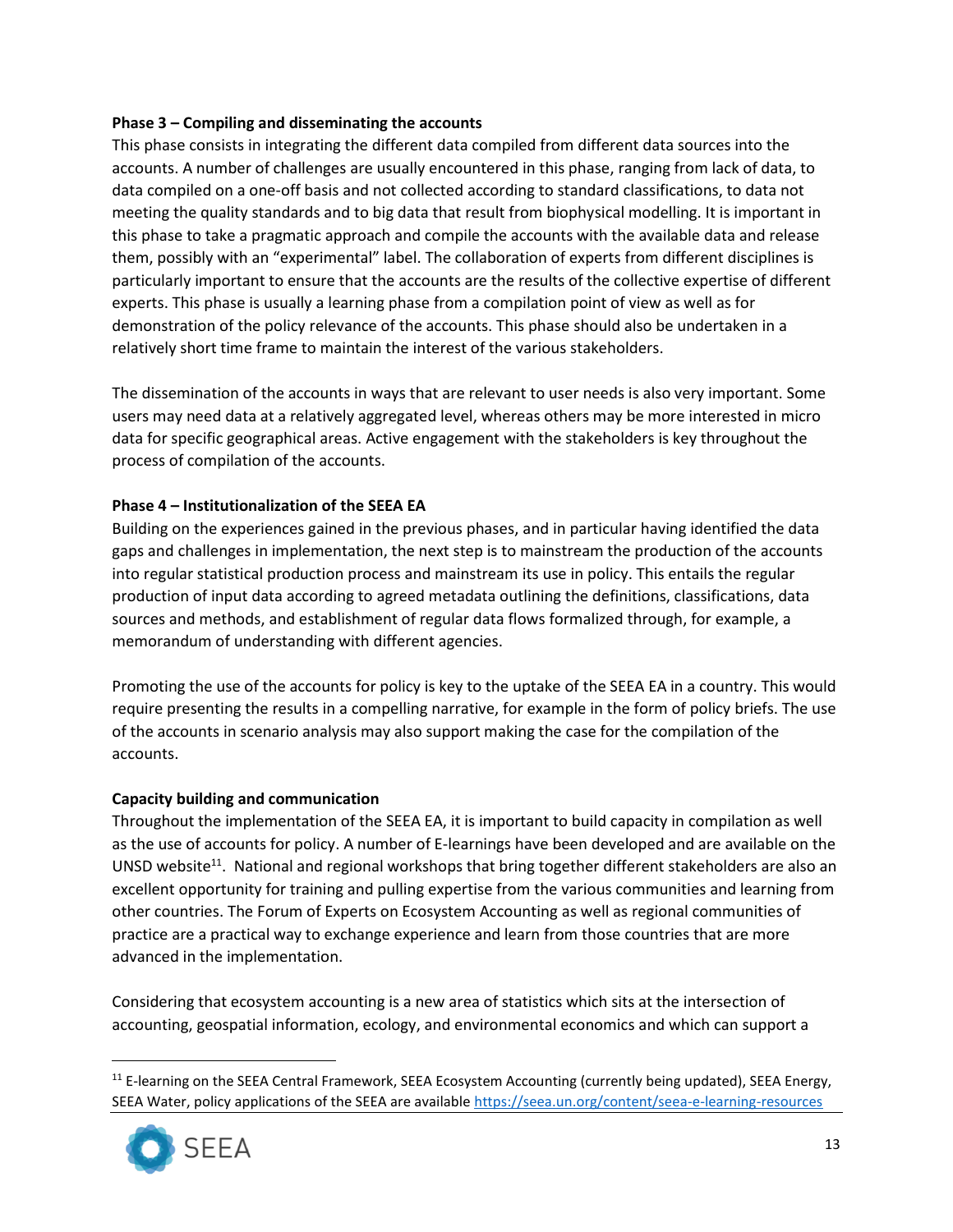number of policies including climate change, biodiversity, and broader macroeconomic policies that go beyond GDP, a communication strategy throughout the implementation process will support the understanding of its use and uptake into policies.

# <span id="page-13-0"></span>**5 Implementation at the global level-key elements and activities**

International agencies and the global statistical community support the implementation of the SEEA EA in countries by building capacity through E-learning and workshops, in-country work, on the job training, developing methodological guidelines and supporting communities of practice at the global and regional levels, all of which allow exchange of ideas and advancing the research and implementation agenda. Implementation at the global level also includes coordinating activities to ensure a common approach to implementation and no duplication, as well as the development of tools that can facilitate national implementation. Communication and advocacy, as well as resource mobilization, are critical to ensure that the accounts are mainstreamed into policy and decision making and that resources are made available for countries to be able to start the compilation of the accounts.

### <span id="page-13-1"></span>**5.1 Capacity building**

Capacity building is one of the key elements of the implementation strategy. Capacity building programmes include **training and E-learnings and in-country support**. The Global Assessment on Environmental-Economic Accounting and Supporting Statistics has indicated that all countries compiling the SEEA EA have received some sort of in-country technical assistance provided either by international agencies or more advanced countries. Countries that have experience in implementing the SEEA EA should support implementation in other countries through providing training and in-country support, as is in their capacity.

The SEEA EA is a new area of statistics, and its implementation requires skills and expertise that go beyond the regular activities of an NSO. Establishing a common language among experts from different disciplines requires great efforts. In addition, working with different data sources such as geospatial information and big data in addition to surveys and administrative data requires extensive training. Further understanding the accounting framework of the SEEA EA requires training on the accounting concepts and principles. Thus, training and capacity building programmes should aim at audiences from different disciplines beyond NSOs.

Training programs will be implemented through both online and in-person activities, including training seminars, workshops and meetings. Several E-learning training resources are already available, especially in the form of self-paced modules and webinars. In addition, a number of in-person workshops have been conducted.<sup>12</sup> However, the current training materials have been based on the SEEA 2012 EEA and the Technical Recommendations from 2017 and is hence outdated. The training materials are currently being updated to reflect the latest SEEA EA concepts and definitions. The objective would be to translate the training materials into several languages, such as French, Spanish

<sup>&</sup>lt;sup>12</sup> All UNSD training resources are presented on the SEEA website: [https://seea.un.org/content/seea-e-learning](https://seea.un.org/content/seea-e-learning-resources)[resources.](https://seea.un.org/content/seea-e-learning-resources)

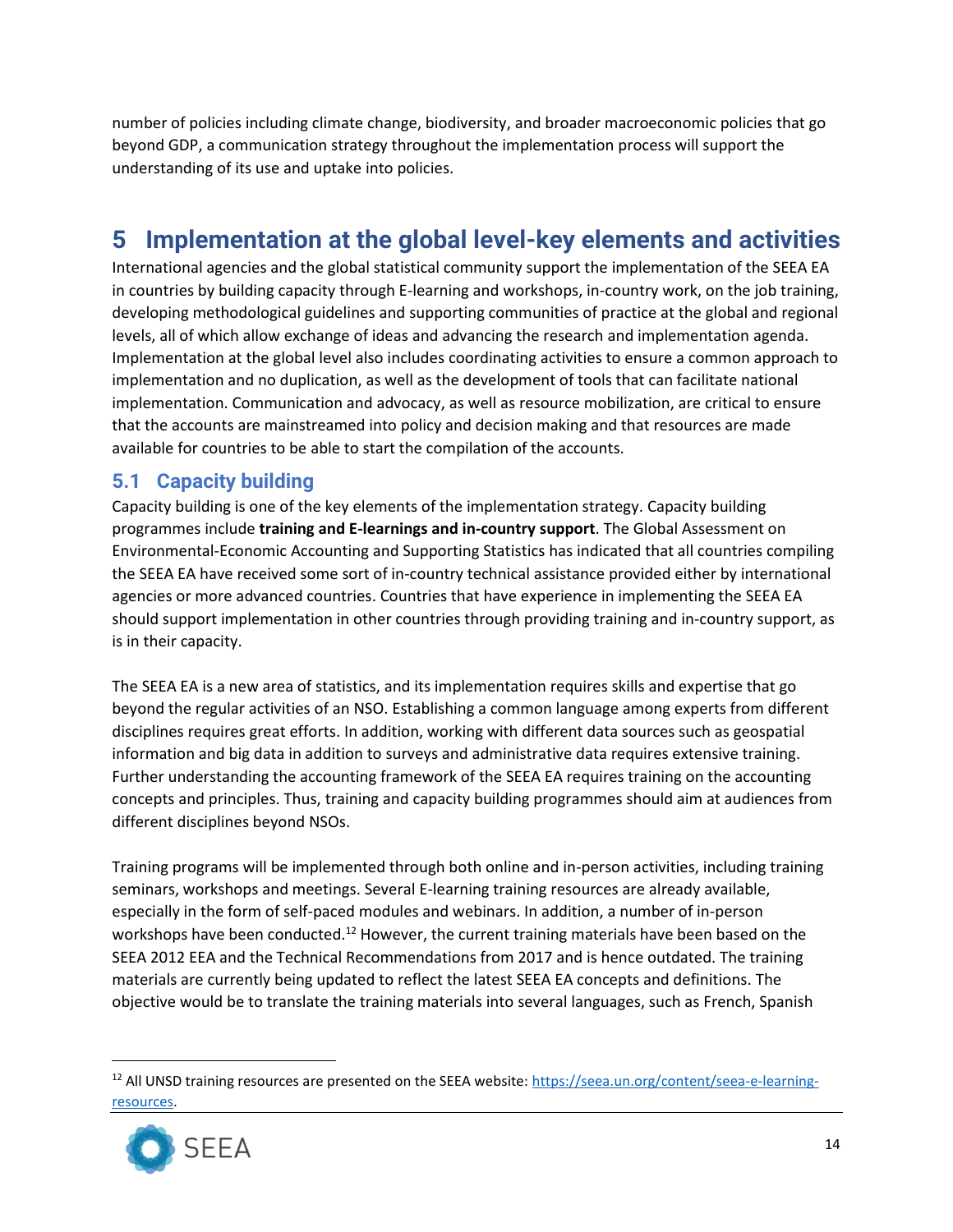and Russian for example, to make them more accessible to countries and to roll out a programme of regional trainings across the globe.

Actively pursuing training and capacity building initiatives at a (sub-)regional level should enable regional organizations and their member countries to share experiences (peer-to-peer) in developing sustainable environmental-economic accounting programs. Regional communities of practice have proven to be a very valuable resource for practitioners at the regional level form both statistical and policy communities.

For example, the Africa Natural Capital Accounting Community of Practice<sup>13</sup> is a regional learning and knowledge platform that brings together professionals from governments institutions, nongovernmental organizations and academia that are interested in or working on natural capital accounting in Africa. It was initiated in November 2019, following the first Africa Forum on Natural Capital Accounting in Kampala, Uganda. A similar, but a less formal, community of practice is also functional in the Latin American and the Caribbean region, $14$  and interest in other regions has also been expressed.

### <span id="page-14-0"></span>**5.2 Development of guidelines and material to support compilation**

While the SEEA EA has been adopted, further methodological development is needed in particular concerning the compilation of the concepts outlined in the SEEA EA. Specifically, it is important to set priorities with regard to the implementation agenda, for example concerning the choice of ecosystem services and agree on a common method to measure them. The methodological guidelines and reports that have been developed as part of the EU funded NCAVES project to support implementation include (1) Guidelines on Biophysical Modelling for Ecosystem Accounting<sup>15</sup>; (2) Monetary Valuation of Ecosystem Services and Assets for Ecosystem Accounting, interim version (forthcoming); and (3) Policy Scenario Analysis Using SEEA Ecosystem Accounting<sup>16</sup>.

The guidelines for biophysical modelling are specifically designed for statistical agencies interested in compiling ecosystem accounts. They provide an overview of biophysical modelling techniques and the main modelling platforms and tools available, as well as an overview of available global data sets. They also contain chapters on modelling terrestrial ecosystem extent, condition and ecosystem services. The Guidelines will serve as starting point for developing agreed methods for the compilation of physical accounts.

The report on the valuation of ecosystem services and assets is intended to provide practical guidance on the most common valuation methods. It will also discuss, for each ecosystem service, the methods best suited for valuation in an accounting context and provide practical examples to illustrate how to apply the valuation methods.

<sup>16</sup> Se[e https://seea.un.org/content/policy-scenario-analysis-using-seea-ecosystem-accounting](https://seea.un.org/content/policy-scenario-analysis-using-seea-ecosystem-accounting)



<sup>13</sup> <https://seea.un.org/content/africa-community-practice>

<sup>14</sup> <http://comlac.website/>

<sup>15</sup> Se[e https://seea.un.org/ecosystem-accounting/biophysical-modelling](https://seea.un.org/ecosystem-accounting/biophysical-modelling)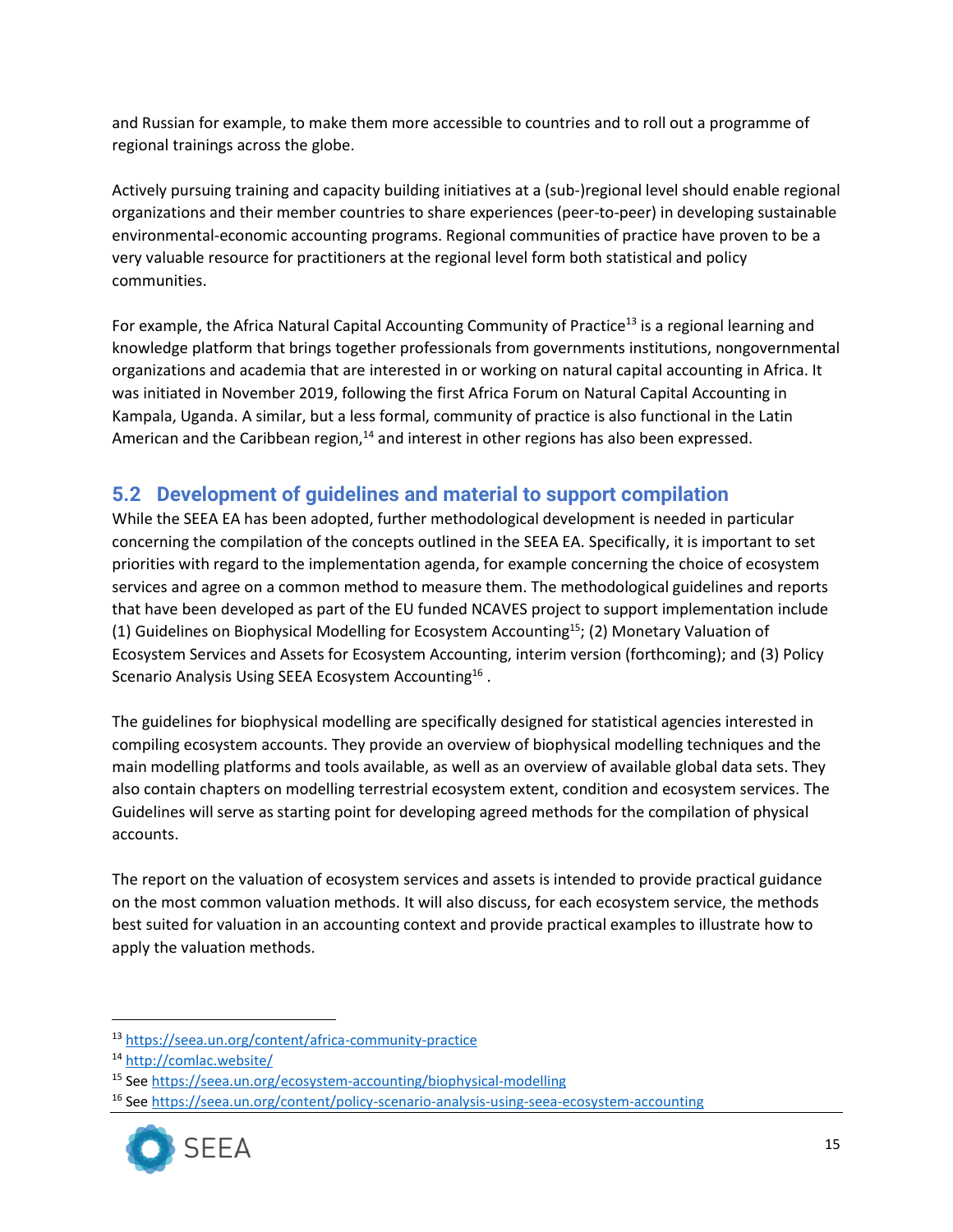The scenario analysis technical report focuses on describing what types of analyses are possible when using the revised SEEA EA and what types of policy questions can be answered when using the accounts in modelling exercises. It provides an overview of the different types of models that are being used in scenario analysis. The intended audience of these guidelines goes beyond the statistical community and will include model developers and policymakers.

### <span id="page-15-0"></span>**5.3 Strengthening collaboration**

Coordinating activities at the global level is at the heart of the implementation strategy, as it will allow to leverage expertise and resources from all involved in advancing the measurement and policy agenda on ecosystems and biodiversity. Coordination is a cross cutting activity that should be undertaken in all areas of work of the UNCEEA, including development of methodology, capacity building and data. One of the primary issues of coordination is identifying and prioritizing those activities and initiatives that call for timely and quality data on ecosystems and biodiversity and develop an engagement strategy, as for example, the monitoring framework of the post-2020 biodiversity framework.

International workshops and fora such as the Forum of Experts on SEEA Ecosystem Accounting and the Policy Forum on Natural Capital Accounting for Better Decision Making take place yearly and provide an opportunity to discuss on-going initiatives and better coordinate their development and implementation.

Coordination at the country level is also very important to ensure a coordinated approach to implementation and an efficient use of resources, particularly as different international agencies are oftentimes working with similar objectives in countries. It is important that the national steering committee coordinates national activities and identifies synergies between different projects.

To facilitate coordination and support the SEEA implementation, the UNCEEA maintains a database of SEEA focal points in countries. The focal points have broad knowledge of the SEEA and are responsible for designing and driving forward the strategy for SEEA implementation and mainstreaming of its use interacting with stakeholders. The focal points serve as a first point of contact to address requests and questions related to the SEEA, distributing them to the relevant people in the country and ensuring follow-up. A country may nominate one or more focal points from the NSO or other ministry. Depending on the country context, it may be the case that one focal point is from the NSO or agency responsible for the accounts, and others from different agencies. While the SEEA focal points are technical experts, they should work in close collaboration with senior management of their institutions to further the national implementation and coordination of activities.

### <span id="page-15-1"></span>**5.4 Data and tools**

The compilation of global datasets for ecosystem accounts is important to ensure that the SEEA EA is taken up in global reporting such as the National Biodiversity Strategies and Action Plans as well as reporting for the SDGs, climate change and desertification agreements. The spatially explicit nature of the accounts allows to compile selected accounts using earth observation global data sets. In many instances, a first tier of ecosystem accounts could be developed using purely global data and basic modelling approaches. Such accounts can then be improved and updated, in the second tier, by using

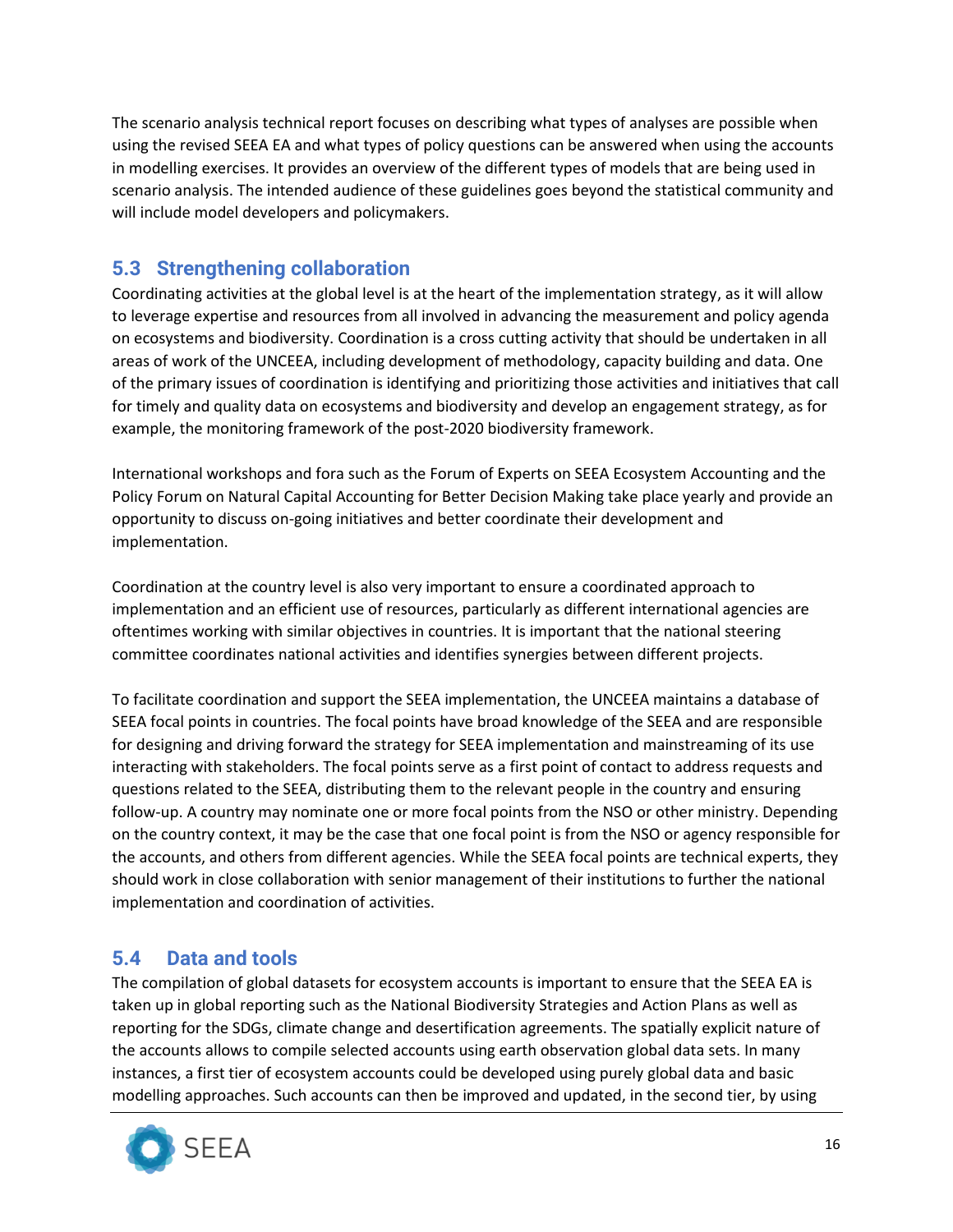national and local datasets and ground truthing together with more sophisticated and locally applicable biophysical models, resulting in both improved data for existing models and better, locally specific, models using better and additional data. To allow for such tiered approach, interoperability of data and tools is very important.

#### **Tools**

The ARIES for SEEA Explorer<sup>17</sup> has been developed with the objective of compiling Tier 1 ecosystem accounts for ecosystem extent, selected ecosystem services and ecosystem condition for selected ecosystem assets. ARIES as a tool itself, over a decade in development, has long supported modelling approaches by building a *semantic web<sup>18</sup>* of data and spatial models that achieve high-level *semantic interoperability* (which enables a receiving system to properly understand the meaning of data that are exchanged and reusing it in an appropriate manner, as opposed to lower-level *syntactic interoperability*, which relies on the use of compatible data formats and communication protocols)*.* ARIES makes a large and growing collection of data and models easily accessible to users with limited experience in spatial modelling, including NSOs, and can also facilitate reporting on key global initiatives such as the SDGs, post-2020 global biodiversity framework and Paris Climate Agreement. The objective is to gradually expand the coverage of ecosystem services and ecosystem condition measures as new data layers become available and can be integrated in the technology.

There are, however, many different tools and datasets that exist and can support the compilation of SEEA EA accounts, among others, Data4Nature (formerly Ensym), ESTIMAP, InVEST, iTree, Nature Braid (formerly LUCI/Polyscape), SWAT, just to name a few. The aim is to move toward ambitious yet achievable goals for interoperability in the SEEA community, and to align the responsibilities of various stakeholders working in the geospatial modelling community to achieve global use of SEEA (e.g., data providers, modelers, platform hosts).

At the heart of the ARIES for SEEA is the interoperability of data and models. A long-term shared vision is that (1) all key data and models needed to compile SEEA accounts and related global indicators (e.g., SDGs, post-2020 biodiversity goals) are interoperable, while (2) researchers independently use principles of interoperability when developing new data and models, making them seamlessly ingestible by interoperability-cantered modelling approaches. Nations with limited data and technical capacity can benefit strongly from an interoperability-focused approach, by gaining access to context-appropriate data and models that can be properly assembled by computers.

It also useful to caution that interoperable, but lower quality global remote sensing data, may be very useful but not a sufficient long-term solution. At the same time, it is possible that an interoperable system that countries can progressively adapt their data to is a sensible approach, but the steps towards that and the rationale for the additional costs need to be clearly articulated, in particular related to the fitness for purpose question underpinning this discussion.

 $18$  A "web of data" interlinked so that both people and computers could traverse across databases over the network



<sup>&</sup>lt;sup>17</sup> See https://seea.un.org/content/aries-for-seea.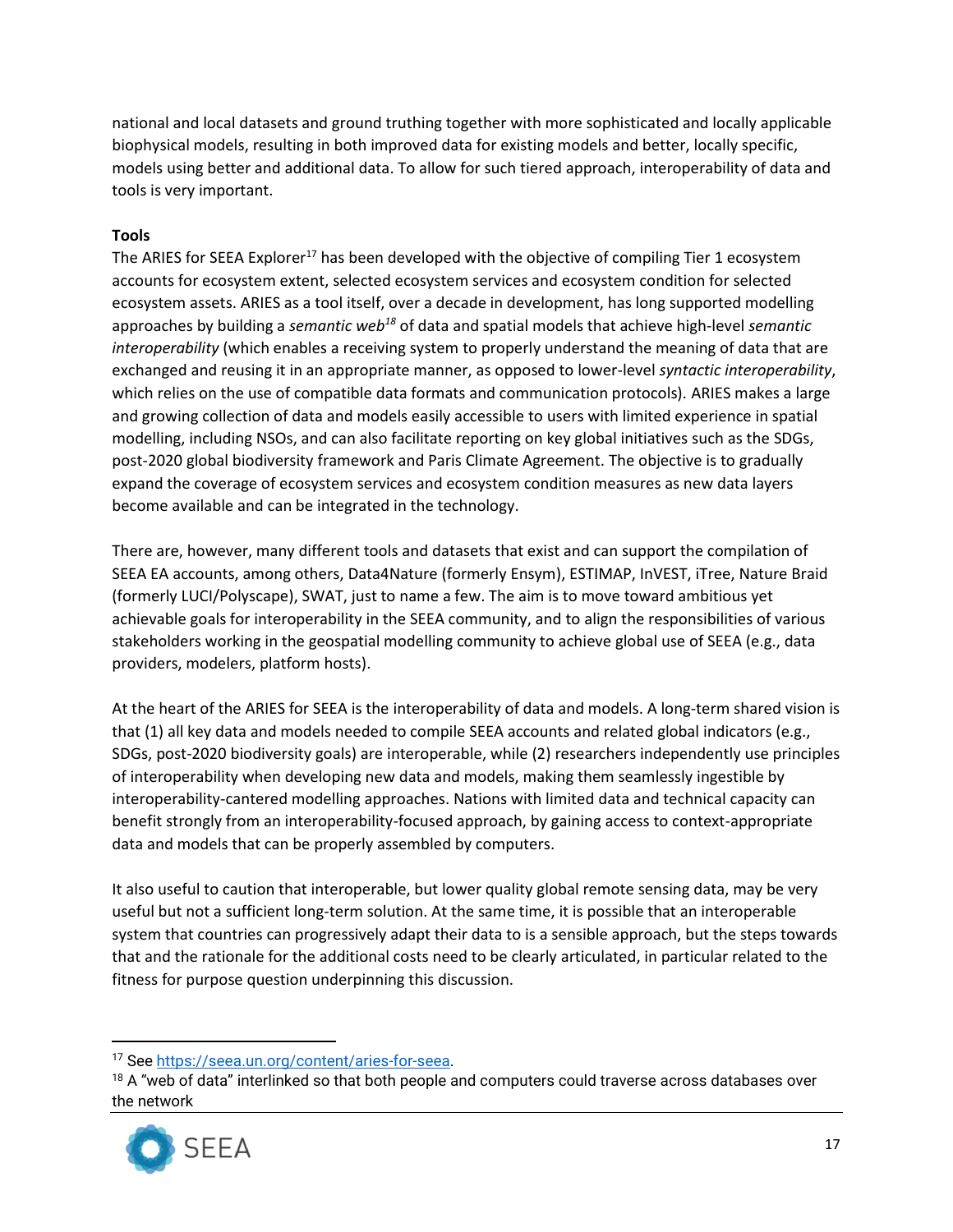A number of global data sets and models that have been developed by space agencies, academia or NGOs are candidate for use in the compilation of the SEEA EA. A list of these data sets is being compiled in the context of an effort led by EO4EA, a GEO initiative to support the SEEA EA, and discussions are underway with a number of partners to make some of these datasets interoperable.

### <span id="page-17-0"></span>**5.5 Communication and advocacy**

As an integral component of the implementation strategy, advocacy aims to support an ongoing dialogue among statistical producers, the various levels of government, the business sector, the academic community and the general public about user needs for official statistics and the progress in meeting those needs. This recurrent communication can be established through targeted workshops, conferences, press releases and promotional materials that highlight the benefits of high-quality official statistics in general, and SEEA EA accounts in particular. These regular engagements between the producers of statistical outputs and providers of basic data on one hand and the users of the accounts on the other will reinforce a better funded and more effective SEEA EA programme that provides reliable data for an evidence-based policy formulation. The focus of the advocacy should be on stimulating demand and engaging with users.

Given the high priority given to the climate and biodiversity crises, a number of initiatives at the national and global level are emerging. Advocacy and communication efforts will need to be made to ensure that the SEEA EA is explained to fit the purpose of the specific initiative so as to ensure coordinated efforts to develop statistical data consistent with statistical standards and integrated within the national statistical system.

Several materials are available to increase policymakers' understanding of applications of natural capital accounting according to the SEEA EA and encourage its uptake for policymaking. Among others, the publications developed under the Enhance Natural Capital Accounting Policy Uptake and Relevance (EnhaNCA) project, are aimed for a broad, non-technical audience, including government ministries and central banks and cover natural capital accounting's contribution to integrated policies including: (1) policies for sustainability; (2) biodiversity policies; (3) climate change policies; and (4) sustainable macroeconomic strategies.<sup>19</sup> Events, such as the Forum on Natural Capital Accounting for Better Policy, also support the advocacy and uptake of natural capital accounting in policy making.

Related to the requirement of multi-stakeholder coordination for the implementation of the SEEA EA and the trend towards NSOs becoming data stewards, national level coordination among ministries and agencies is becoming more prominent. There may also be a need to develop more guidance materials to assist NSOs with national level coordination and governance, as well as compile best practices such coordination mechanisms been put in place in other countries. In addition, the UNCEEA developed a communication strategy on the SEEA, which may be reviewed and updated to reflect current demands and visibility of the SEEA EA.

<sup>19</sup> <https://seea.un.org/content/enhanca-enhance-natural-capital-accounting-policy-uptake-and-relevance>

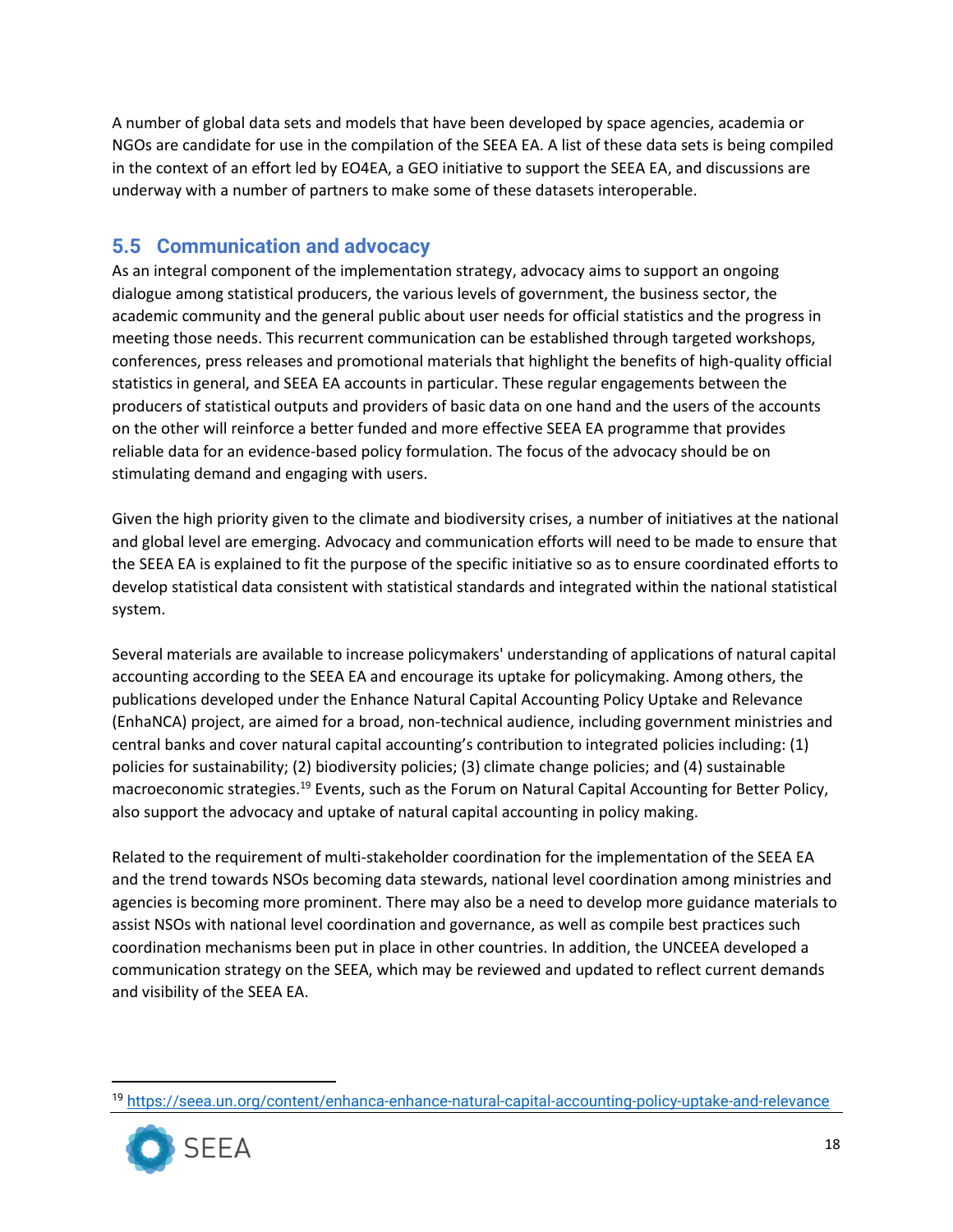# <span id="page-18-0"></span>**6 Monitoring implementation**

Monitoring implementation of the SEEA EA has been undertaken through the Global Assessment of Environmental Economic Accounting and Supporting Statistics. The aim of the Global Assessment is to assess the progress made in implementation of the SEEA Central Framework and SEEA EA. The number of countries implementing the SEEA informs Sustainable Development Goal (SDG) target 15.9 on integrating ecosystem and biodiversity values into national and local planning, development processes, poverty reduction strategies and accounts. In particular, the number of countries implementing the SEEA provides data for indicator 15.9.1(b). The Global Assessment will also inform progress towards the targets of the current implementation strategy

The Global Assessment was first implemented in 2006 and then has been implemented every three years, starting since 2014. However from 2021 and onwards, the Global Assessment will be conducted on an annual basis to inform SDG indicator 15.9.1(b) and provide information to track implementation of the SEEA EA.

The Global Assessment could be reviewed to also include appropriate key performance indicators to monitor the strategy, including the number of people trained, amount of financial and human resources provided by donors or national funding, number of indicators derived from the SEEA EA used for reporting, etc.

# <span id="page-18-1"></span>**7 Supporting SEEA implementation**

In the multi-stakeholder environment, a mechanism is needed in order to coordinate, monitor and report progress at (sub) regional and international level. In the current context, the purpose of this mechanism would be to share information on the development and the execution of the SEEA EA implementation strategy.

The implementation of the SEEA EA is a cross cutting issue involving all groups operating under the Bureau of the UNCEEA. The Technical Committee on the SEEA EA ( Area B2) composed of experts from NSOs, international organizations, NGOs and academia has the know-how to review the technical materials supporting the implementation; Area D on capacity building is responsible for running the Global Assessment and developing an implementation programme at the sub(regional) level; Area C is involved in data; and Area A is responsible for establishing collaboration among different stakeholders and identifying entry points for the use of the SEEA EA.

To advance the methodology to support implementation, two thematic groups have been established under the Technical Committee on the SEEA EA, one on forest accounts and the other on ocean accounts. The objective of these groups is to develop practical guidelines for the implementation of SEEA EA accounts, identify global data sources and model that can support implementation, and identify a minimum set of data, statistics and indicators to meet policy demands. Additional thematic accounts will be established depending on resources. In particular, groups on biodiversity and urban areas have been identified as priorities, with several stakeholders expressing interest in forming such groups.